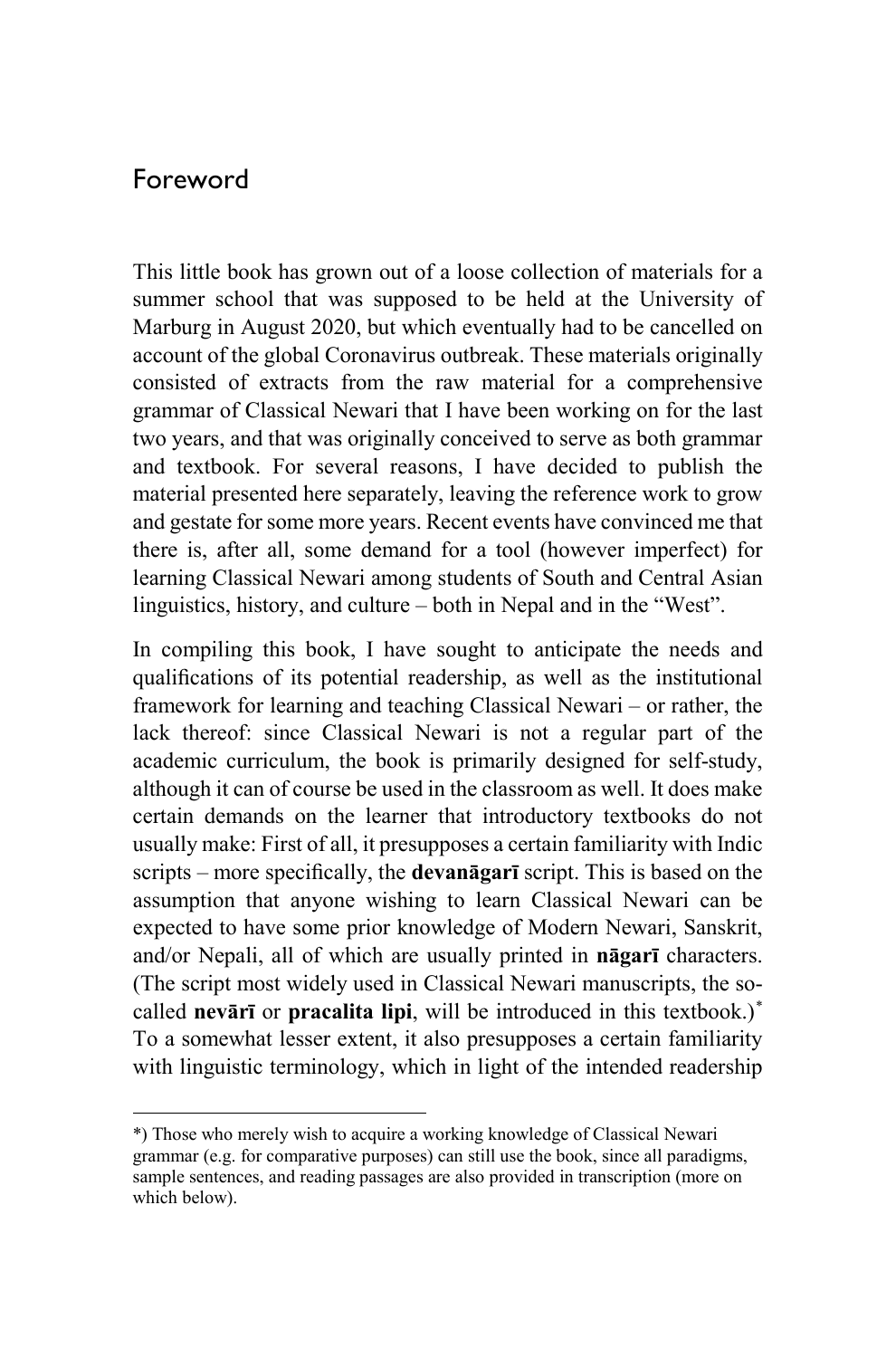seems to be a fair assumption. Generally speaking, explanations have been kept to a minimum, all theoretical issues having been set aside for consideration in the reference grammar which I hope to present to the public some day in the not too distant future. Consequently, wherever I make statements that seem to contradict previous authorities, I have to crave the readers' indulgence as well as their trust that a linguistically sound justification will eventually be supplied – only not here, and not now.

A word has to be said, however, about the sources upon which this textbook draws. The first and foremost of these is, of course, Hans Jørgensen's *Grammar of the Classical Newari* published in Copenhagen in 1941. Despite its imperfections – inevitable in any pioneering work –, it is a remarkable feat of scholarship, and continues to be the standard against which any study of Classical Newari grammar has to be measured. When it comes to verb morphology, Jørgensen's work has been improved upon by the work of Tej Ratna Kansakar, and by Ulrike and Bernhard Kölver in their seminal 1978 article. The most valuable source for Classical Newari verb morphology, however, is not a grammar at all, but rather the *Dictionary of Classical Newari* published in Kathmandu in 2000, whose editors have made the felicitous decision to give full references (usually including sample sentences) for all verb forms found in their sources. The wealth of material contained in this indispensable work of reference is a still largely untapped reservoir – not least for a comprehensive study of the diachronic development of the Newari verb system, which continues to be an urgent desideratum. While the description of the Classical Newari verb system adopted in this textbook differs more or less radically from its predecessors, it is obviously greatly indebted to them.

The considerable uncertainties still pertaining to the diachrony of Classical Newari made it seem advisable to adopt a specific text as the corpus on which this textbook is based; I have chosen the (as yet unedited) Newari version of the *Vetālapañcaviṃśati*, the earliest dated manuscript of which was copied in the second half of the seventeenth century, and which fairly represents the (heavily Sanskritised) literary register of "mature" Classical Newari without any obvious archaisms, nor any admixture of Modern Newari forms. With few exceptions, the